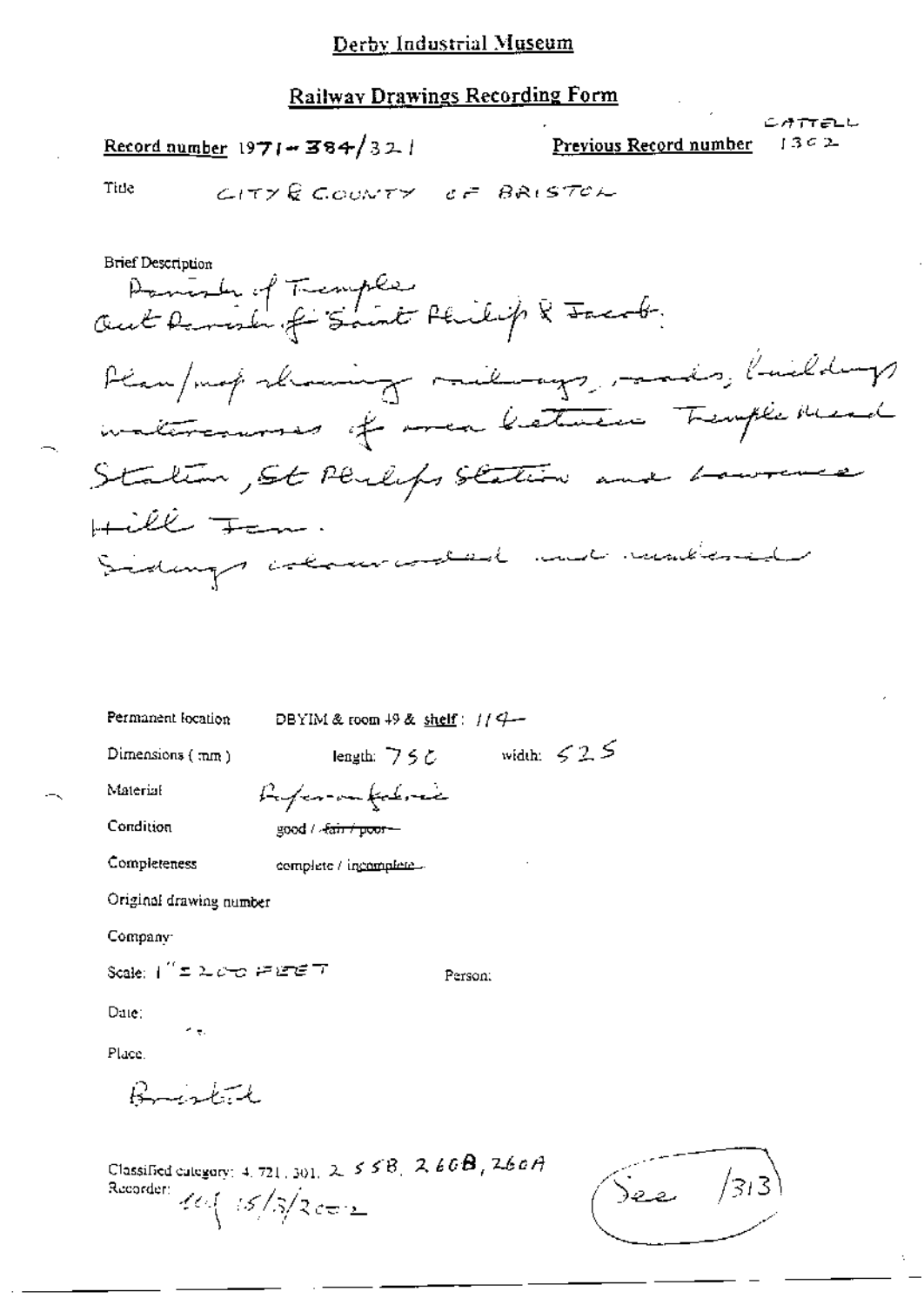### Railway Drawings Recording Form

| Record number $1971 - 384/313$                                                    | 138ء<br><b>Previous Record number</b> |
|-----------------------------------------------------------------------------------|---------------------------------------|
| Title<br>CITY & COUNTY OF                                                         |                                       |
| cription Parmich of Temple. Out Parishof St Philip To<br><b>Brief Description</b> |                                       |
| St Philips Station of Tremple Mento                                               |                                       |

CATTELL

 $\div$ 

Station. Adjacent buildings, roods, alma causano

| Permanent location                                                                                        | DBYIM & reom $+9$ & shelf: $114$ |              |  |  |
|-----------------------------------------------------------------------------------------------------------|----------------------------------|--------------|--|--|
| Dimensions $(mn)$                                                                                         | length: 7 7 $\sigma$             | width: $560$ |  |  |
| Material                                                                                                  | fafev                            |              |  |  |
| Condition                                                                                                 | <u>ened Afair</u> / poor         |              |  |  |
| Completeness                                                                                              | complete / incomplete            |              |  |  |
| Original drawing number                                                                                   |                                  |              |  |  |
| Company:                                                                                                  |                                  |              |  |  |
| Scale: $1^R = 2$ CO FeFe T                                                                                |                                  | Person:      |  |  |
| Date: $\rho_{\phi} = \mathcal{E} \cdot \mathcal{E} \cdot \mathcal{E} \cdot \mathcal{E} \cdot \mathcal{E}$ |                                  |              |  |  |
| Place:                                                                                                    |                                  |              |  |  |
| $B_{\text{max}}$                                                                                          |                                  |              |  |  |
| Classified category: 4, 721, 301, $2556$ , $2607$ , $2607$<br>Recorder:<br>$2000 \frac{9}{3}$ hoos        |                                  |              |  |  |

- -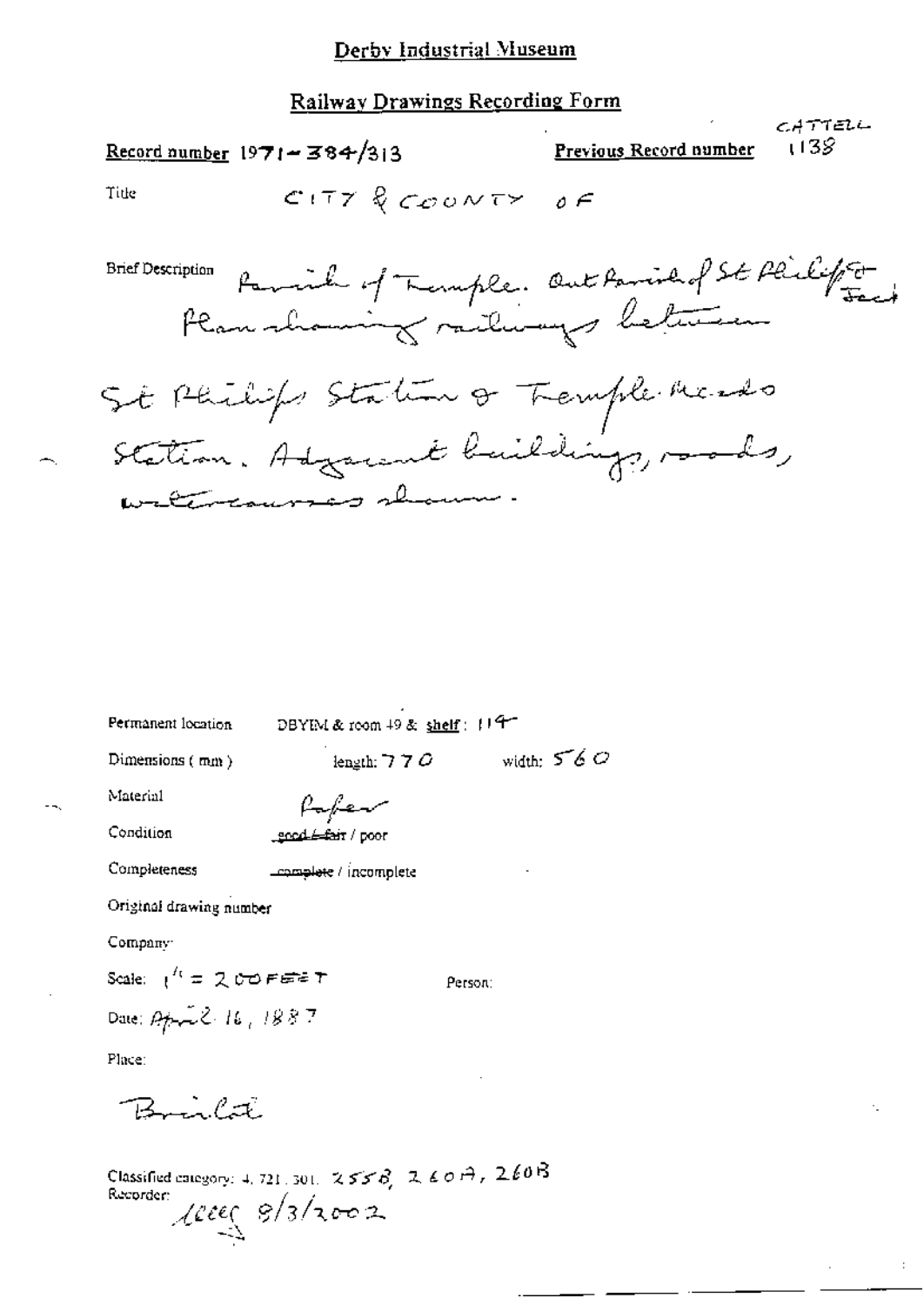#### **Railway Drawings Recording Form**

Record number  $1971 - 384/249$ 

Previous Record number

CATTELL  $1281$ 

Title

Right Station

**Brief Description** 

Plan of land showing roads, fields brildings and watercourses. Bosponed routes of Zilway from Lowrence Hill to Upfer Lind [St Philips] Barrow Hill Lune to Lower Yard [Arounde What?] Laurence Hill to Barton Hill (Loco Deft)

Permanent location

DBYIM & room #& shelf:  $11f^2$ 2

Dimensions (mm)

Material

length:  $72.0$  width:  $355$ Trees poper or poper on fabric

Condition

complete / incomplet

good / Fart Tpoor

Original drawing number

Company:  $M \uparrow A$ 

Completeness

Person:

Date:  $E_4 \& 17, 1866$ 

Scale:  $1^{H}$  = 220

Place:

Brislate Lawrence Hell

Classified category: 4, 721, 301. 2558, 260A, 260B Recorder:  $\mu\mu$   $\approx$   $\mu$   $/200$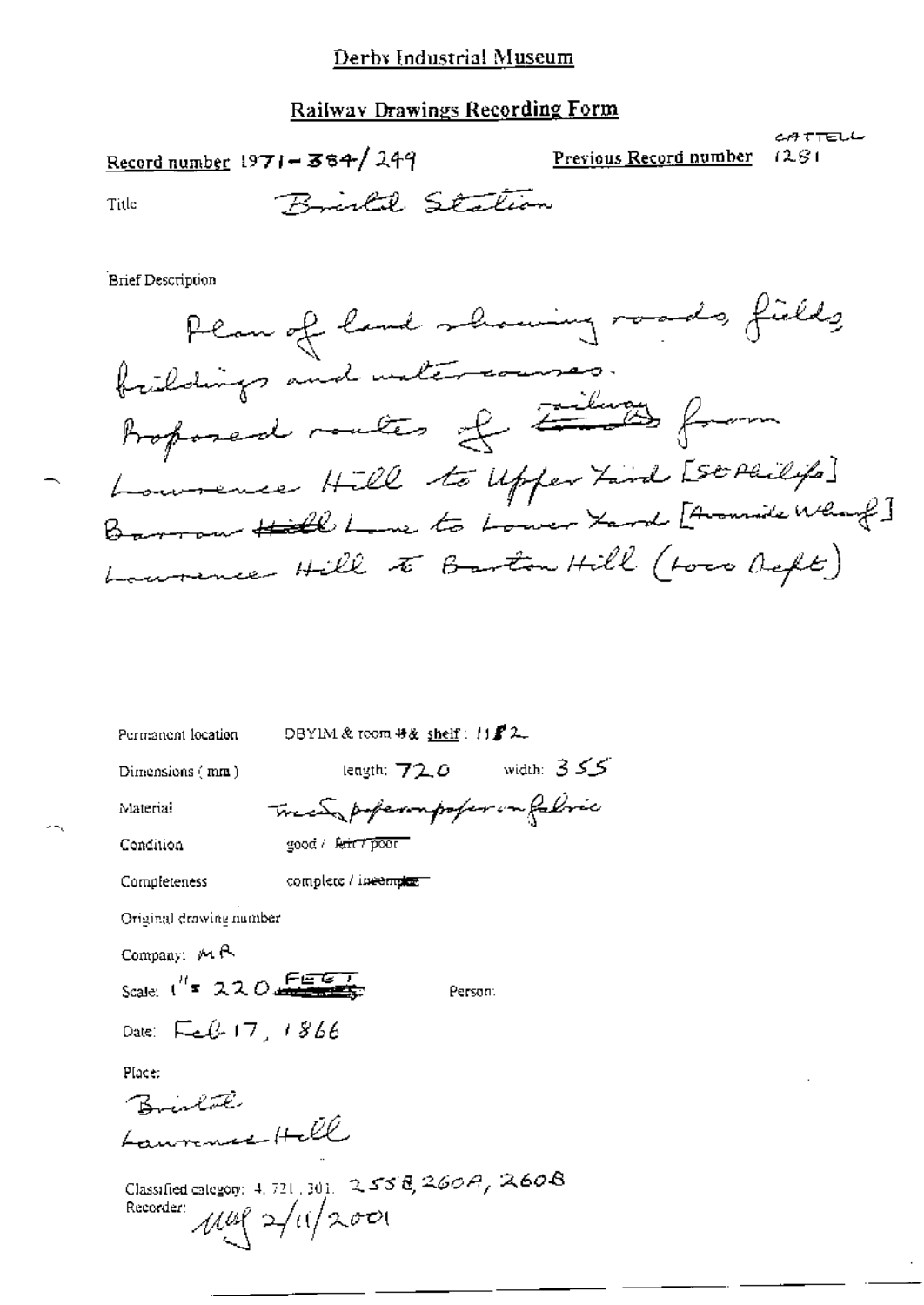### **Railway Drawings Recording Form**

Previous Record number MRP 132/210 Record number 1997-5/724. 28 MIOLAND RAILWAY Title  $SECTIONS$ PLANS AND o F NEW RAILWAYS & WORKS & PLANS OF LANDS  $SESS(ON 1890$ **Brief Description** BOOK OF VARIOUS PLANS Plan of tracks avarring Floating Harbour on entry to Femple Meads from Gloucentry/Land hand to northwest of railway bounded by Avon Street, Free Fand Street, Lower Midland Lard & Harbour tobe purchão County of the City of Bristol out family of St Philip & St Jacob DBYIM & room 49 & shelf: 94 Permanent location length:  $750$  width:  $500$ Dimensions (mm) Paper Material Condition  $good /$  fair  $1$  poorcomplete / incomplete == Completeness Original drawing number  $\mathcal{L}_{\text{back}} \mathcal{L} \geq \mathcal{S}$ Company:  $MAR$ Scale:  $\frac{1}{1}$  = 42 FT Person: Alfred A Langley

Date: 1890

Place:

Bristol

<sup>\*</sup>Classified category: 4, 721, 301,  $\approx$  60  $B$ Recorder:  $\frac{1}{2}$   $\frac{16}{4}$  1999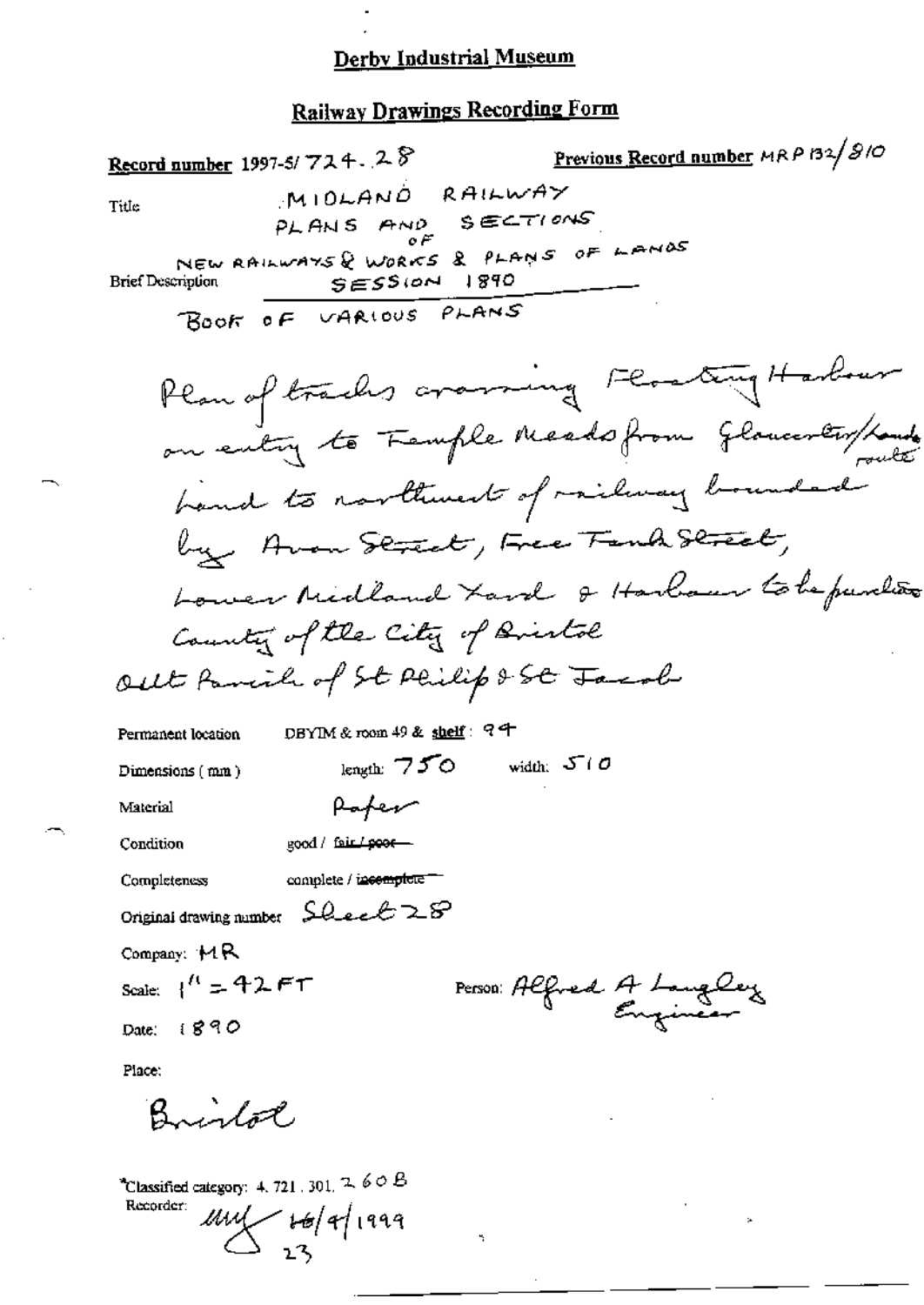### Railway Drawings Recording Form

| Record number 1971 - 384/ $3\sigma$                                                                                                                                           |                                       |                             | <u>Previous Record number</u>                                                                        | CATTELL<br>1032 |
|-------------------------------------------------------------------------------------------------------------------------------------------------------------------------------|---------------------------------------|-----------------------------|------------------------------------------------------------------------------------------------------|-----------------|
| Title                                                                                                                                                                         | COUNTY OF                             | <b>GLOUCESTER</b>           |                                                                                                      |                 |
| <b>Brief Description</b><br>City & County of Brestol.<br>family of Temple.<br>and FMP from Temple Heads to Staple<br>Broad Grusied gauge - blan lines<br>Navour gauge - black | " "St Sange"<br>" Mengotofished       |                             | Plan of tracks, have digs, orado, watercompos<br>Central britil aven in details. St Philips Station. | & Funnel        |
| Permanent lecation                                                                                                                                                            | DBYIM & room $49$ & shelf $\div$ (13) |                             |                                                                                                      |                 |
| Dimensions (mm)                                                                                                                                                               |                                       | length: $3600$ width: $970$ |                                                                                                      |                 |
| Material                                                                                                                                                                      | Paper on folice                       |                             |                                                                                                      |                 |
| Condition                                                                                                                                                                     | good / <i>चेत्रा / p</i> ear          |                             |                                                                                                      |                 |

Completeness

 $[!!] \centering% \includegraphics[width=0.9\columnwidth]{figures/20000.pdf} \includegraphics[width=0.9\columnwidth]{figures/20000.pdf} \includegraphics[width=0.9\columnwidth]{figures/20000.pdf} \includegraphics[width=0.9\columnwidth]{figures/20000.pdf} \includegraphics[width=0.9\columnwidth]{figures/20000.pdf} \includegraphics[width=0.9\columnwidth]{figures/20000.pdf} \includegraphics[width=0.9\columnwidth]{figures/20000.pdf} \includegraphics[width=0.9\columnwidth]{figures/20000.pdf} \includegraphics[width=0.9\columnwidth]{figures/20000.pdf} \includegraphics[width=0.9\columnwidth]{figures/$ 

complete / incomplete

Original drawing number | 7 XII

Company:

Scale  $\int^{\prime} z \cos \theta e^{-i\theta} d\theta$ 

Person: CEL-emb

Place:

Bristal

Date: Prince 1879

Classified category 4.721, 301, 2558, 260A, 260B<br>Recorder:  $\mathcal{U}\left(\frac{1}{2} 35\right)$  2002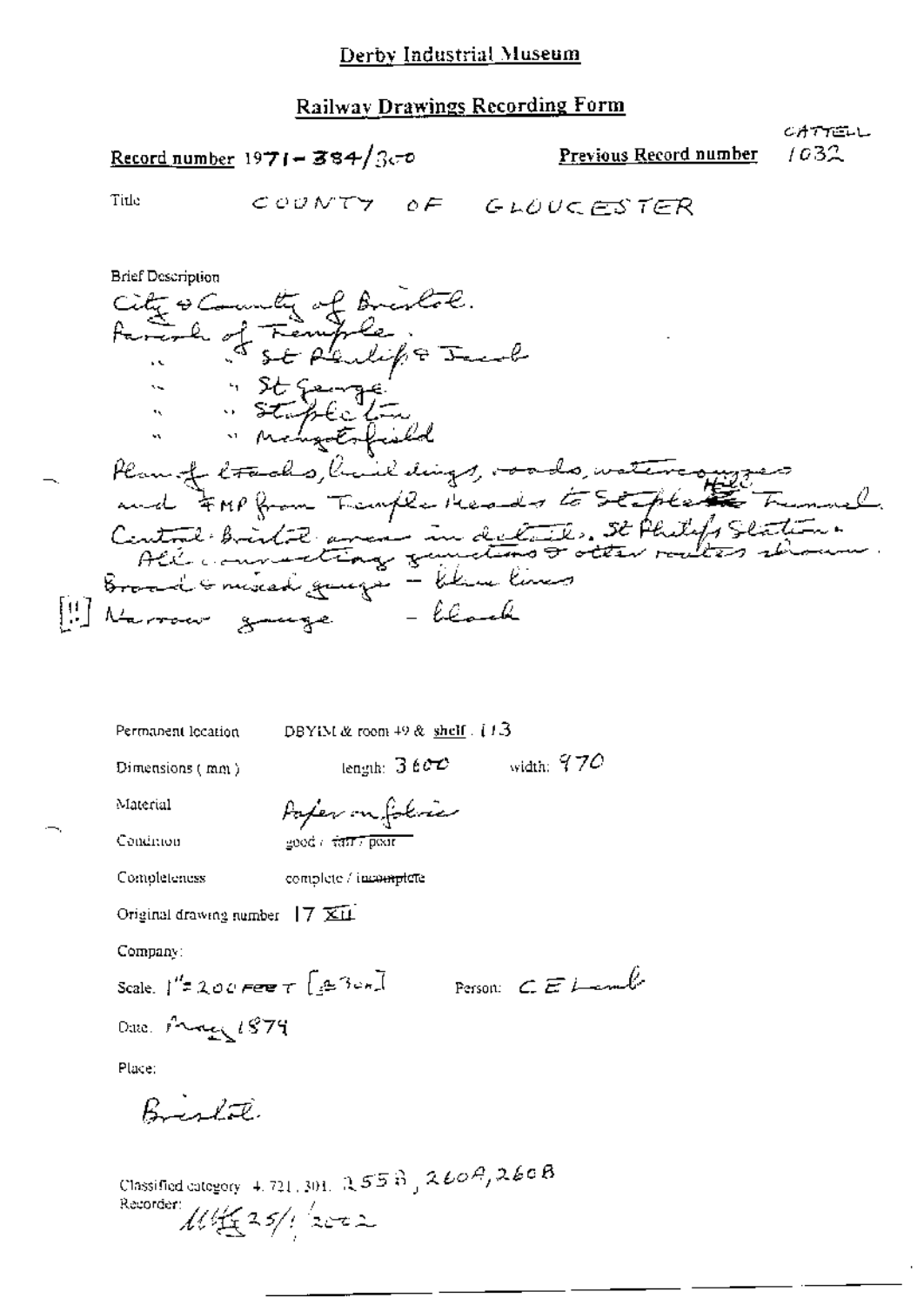#### Railway Drawings Recording Form

CATTELL Record number 1971-384/276. **Previous Record number** 1336 COUNTY OF GLOUGESTER Title bleme showing details of back, buildings, roads, City & County Bonnesk of Bristol. Parish of St Plinkip & St Jacob Willows.<br>Panish of St Grange. Landowners! Whiteous Charity & Friendly Hospital. JGAJScadding. JSilcox. W J Rodgers. The Avanide Engine to Ltd. Sir JDWerton, Messo Stothart, Fuller & Stothart. Jauffett GWRCO, THOHRiddle WTyler.<br>LBoult GCotet, LHiggo, SCRiddle, Ann WPeall.  $\rightarrow$  P.T. Mary, Matilda & SL Shippard, Jourgly. Permanent location DBYIM & toom 49 & shelf: 113 width:  $535$ length:  $310$ Dimensions (nun) Poper Material Condition good / fair+poor Completeness complete / in<del>complete</del>= Original drawing number  $S_{\mathcal{R},\mathcal{L},\mathcal{L}}\mathcal{L}$  | Company: M.R. Scale:  $1'' = 2cmams$ Person: Date: Place:  $MP - 1MP$ Budala Lowrence Hill Jan. SE Philips Classified category: 4, 721, 301,  $2.60A/2.60B$ Recorder:  $Lv = 30/11/2001$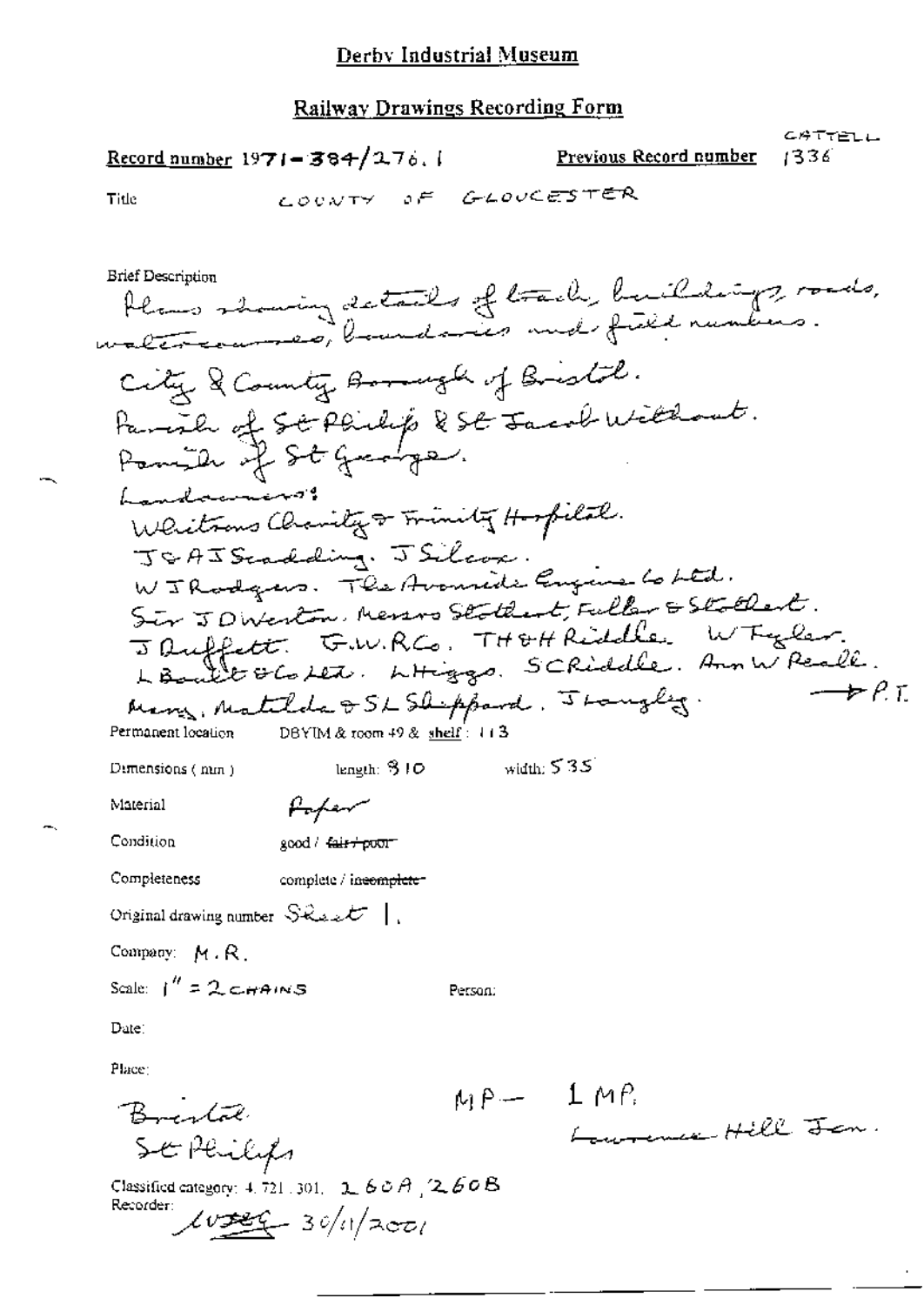$1971 - 384/276.1$ JHill & Ann W Reall. The Bristol Urban Saultony Authority. E Burgess. CHTumer CJ Bowden. W Blackmore.  $T5$  Lewis. Jeme Carter. Sarah Willey. Jane-Hole. Edwin Walts. HJSummers. JEMANOW. George Adams. AStevens. JW Hall. Robert Cose. J Barker. HWCNewick. T Bernett. E Burgers. PM Northam. Mrs Chidelle. WWilbies. JBaber. CEnster Mconan. RWBartlett. JCura. R Leonard. A Tucy owife WPoole. OSmith. SNewport. Rgraves. E Clements. Jane Gravel. GGunning TBennett Pearse. E Clark. GColleins. WERE de Riv W Vacodrey. Rev C Trucher. JNew. JG Vandrey. Soseph Tomes. Mus LAGills. AEScammell. Hannah Nealth. W Taylor. Rev FRSCratton. Flex Mayor, Alderman & Burgerses TUnderwood. WKeeril. The Feoffice of Strong he Port. Geo Flompson: Monttra PEvans. B Harding. J Romill. J Hemmungs. I Long CH Furnier. St Godwin J Rich. RM Bryant. J Summers. S Northam. HCottrell H Ridolle. J New. Messoa Short & Crook. E Harmondo. THooper. Messons Roundway Buskell.

 $260B$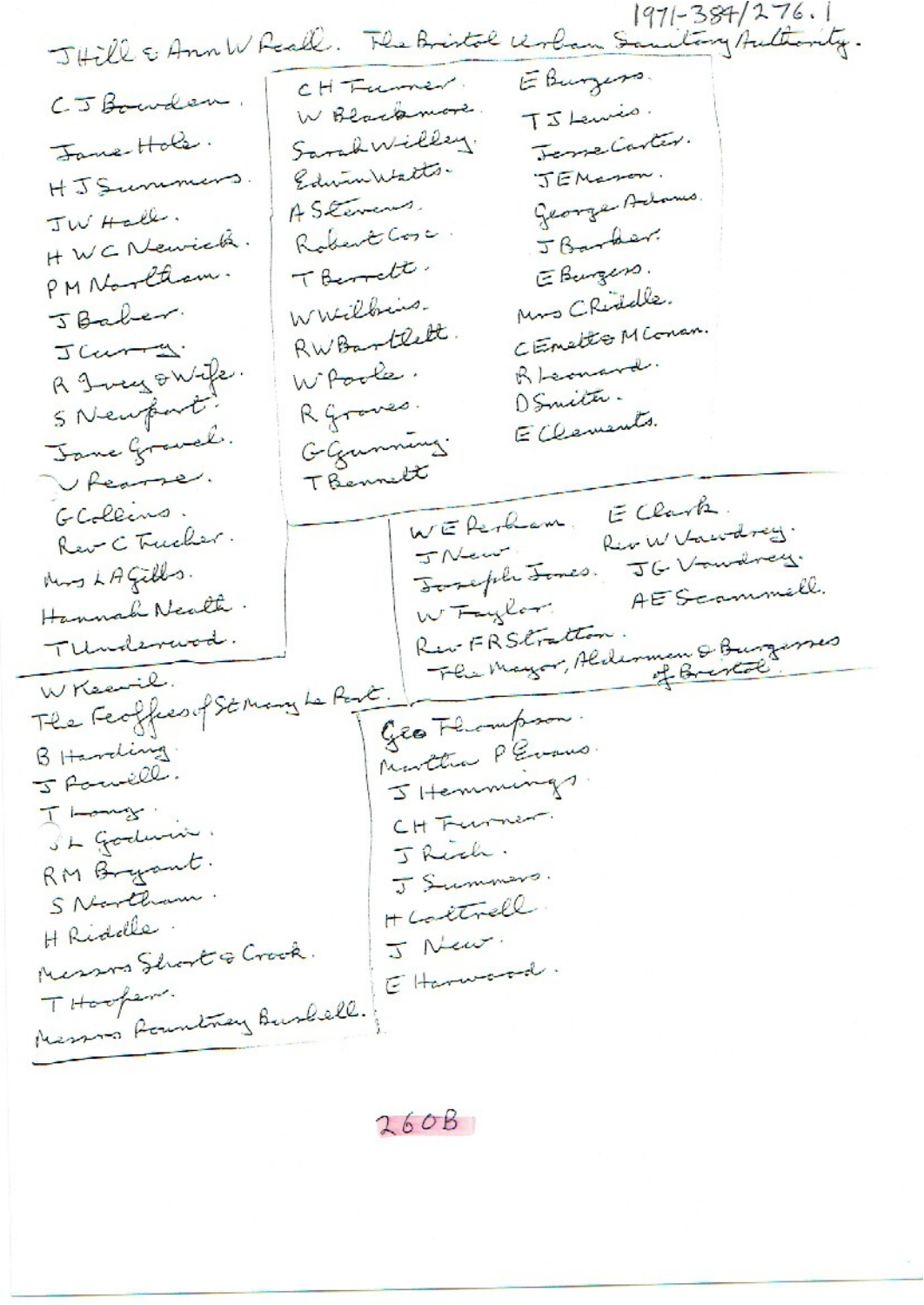## Railway Drawings Recording Form

## Record number  $1971 - 384/257$

Previous Record number  $1307$ 

CATTELL

Title

**Brief Description** 

| Permanent location                                      | DBYIM & room 49 & shelf : $\mathbf{i}$ ( $\mathbf{\mathcal{Z}}$ 2 |              |
|---------------------------------------------------------|-------------------------------------------------------------------|--------------|
| Dimensions (mm)                                         | leagth: / $\mathcal{O}\ \mathcal{SO}$                             | width: $695$ |
| Material                                                | fofer on folocie                                                  |              |
| Condition                                               | good / fair <del>/ po</del> o <b>r</b> "                          |              |
| Completeness                                            | complete / incomplete"                                            |              |
| Original drawing number $\overline{XIX}$ 3.             |                                                                   |              |
| Company:                                                |                                                                   |              |
| Scale: $1'' = 3$ O F E E $^{\text{th}}$                 |                                                                   | Person.      |
| Date: 11 Dec 1883                                       |                                                                   |              |
| Place:                                                  |                                                                   |              |
| Richard                                                 |                                                                   |              |
| Classified category: 4, 721, 301, $2, 60B$<br>Recorder: | $\mu$ m a/11/2001                                                 |              |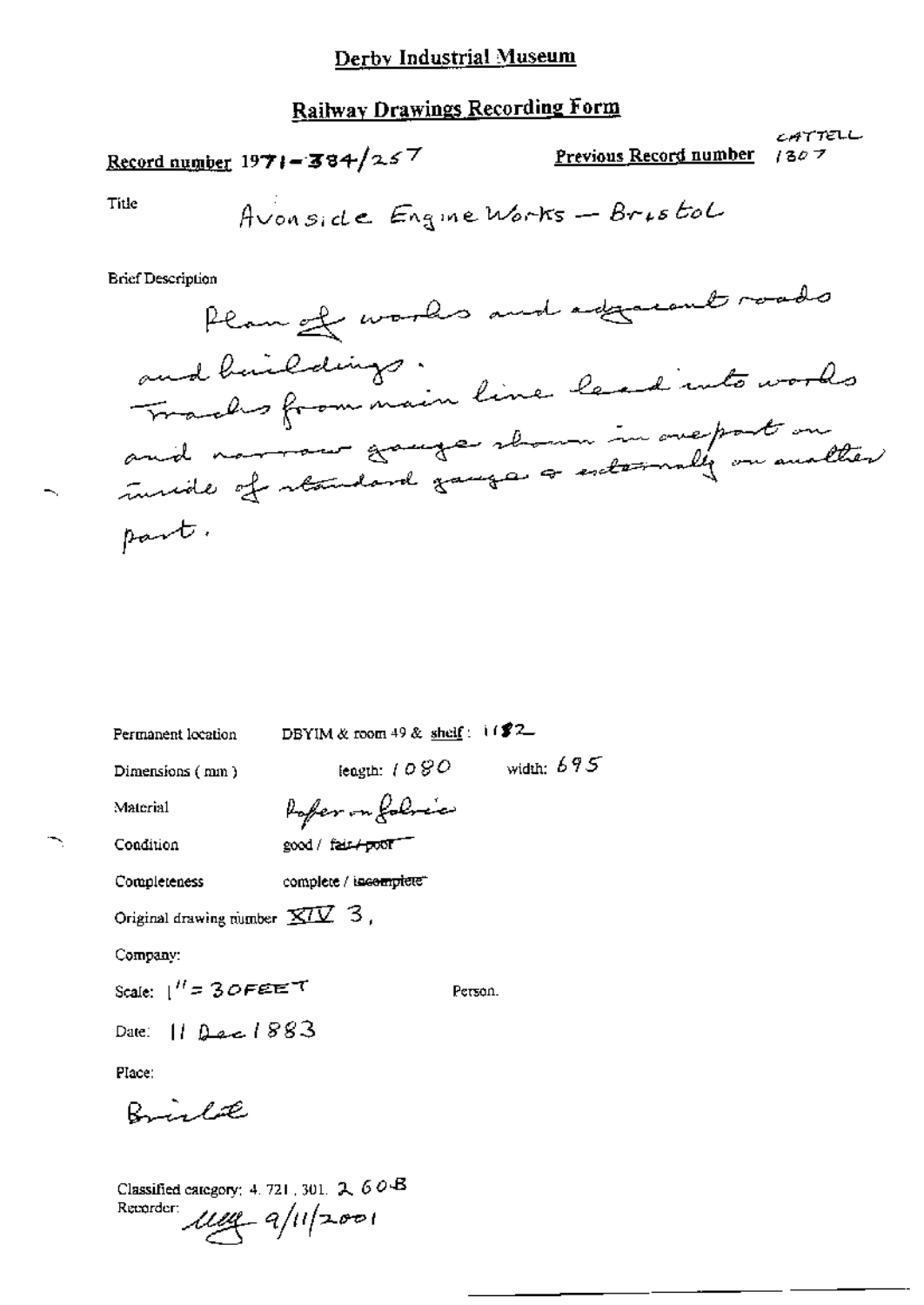### **Railway Drawings Recording Form**

$$
\underline{\text{Record number}} \; 1971 - 384 / 27^{\circ}
$$

三舟方方印石 Previous Record number  $1022$ 

Title

**Brief Description** 

Hermon tracks into St Philips station off main cinq uilt 3 rece coul and samples Note: Sometrails into goods Sled are loosed gauge and one line deal gange to genetical with main hime. Main line has me durk gange track.

DBYIM & room 49 & shelf:  $1\sqrt{3}$ Permanent location

Tracing fabre

good/fair/poor forman

Dimensions (mm)

length:  $|9 \, \text{CZ}$  width:  $945$ 

Condition

Material

Completeness complete / i<del>ncomplete</del>

Original drawing number  $\frac{c_1}{2}$ /13/1

Company:  $H R$ 

Scale:  $i'' = 40.7557$ 

Person:

Dete: 1874 - 1897

Place:

Brigador St Pénlifs Classified category: 4, 721-301,  $2.67A + 2.60B$ Recorder:  $414 = 31/12/3$